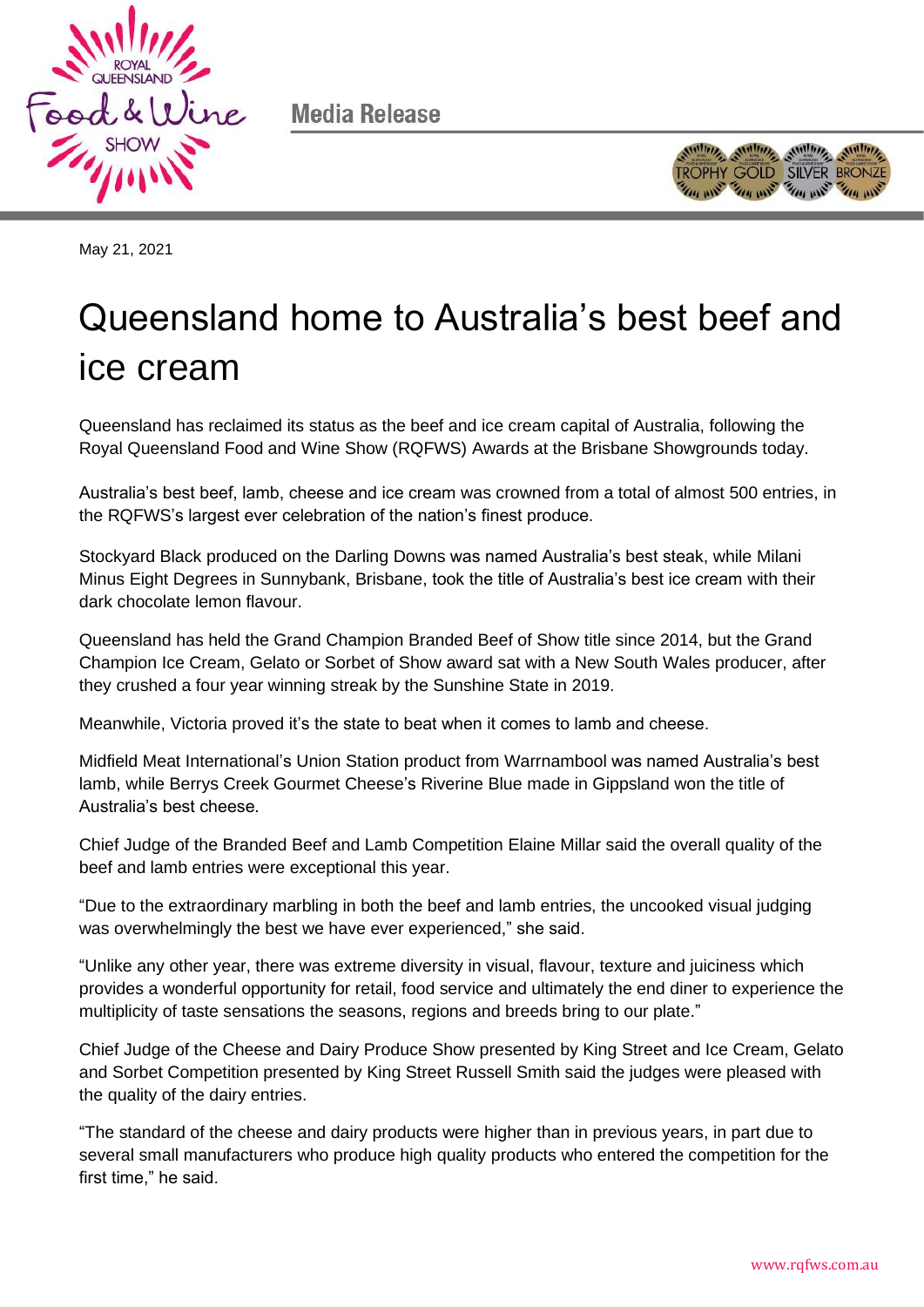



"The quality of the ice creams, gelatos and sorbets were excellent, as the judges have come to expect in this competition, particularly the tropical fruit and citrus flavours."

Some of today's award-winning products will be showcased at the Royal Queensland Show (Ekka), which is now just 78 days away.

**GRAND CHAMPION BRANDED BEEF OF SHOW (Australia's best steak)**  Stockyard Black by Stockyard

**CHAMPION BRANDED LAMB OF SHOW (Australia's best lamb)** Union Station by Midfield Meat International

**GRAND CHAMPION DAIRY PRODUCT OF SHOW (Australia's best cheese)** Riverine Blue by Berrys Creek Gourmet Cheese

**GRAND CHAMPION ICE CREAM, GELATO OR SORBET OF SHOW (Australia's best ice cream)**  Dark Chocolate Lemon by Milani Minus Eight Degrees

OTHER BEEF TROPHY WINNERS

CHAMPION MSA GRADED BRANDED BEEF OF SHOW Grandchester by Mort & Co

King Street Grain Fed Class Gold: Grandchester by Mort & Co Silver: Ebony Black Angus by Kilcoy Global Foods Bronze: Five Founders by North Australian Pastoral Company

King Street Grass Fed Class Gold: JOSDALE by Australian Meat Group Silver: Southern Ranges by Australian Meat Group Bronze: JBS Queenslander by JBS Australia

Wagyu Class AUS-MEAT Marble Score 6 or less Gold: ICON XB Wagyu by Paradigm Foods Silver: The Phoenix by Mort & Co Bronze: Roam Australian Wagyu by Paradigm Foods

Wagyu Class AUS-MEAT Marble Score 7+ Gold: Stockyard Black by Stockyard Silver: ICON XB Wagyu by Paradigm Foods Bronze: Master Selection by Mort & Co

Open Class Gold: Stockyard Gold by Stockyard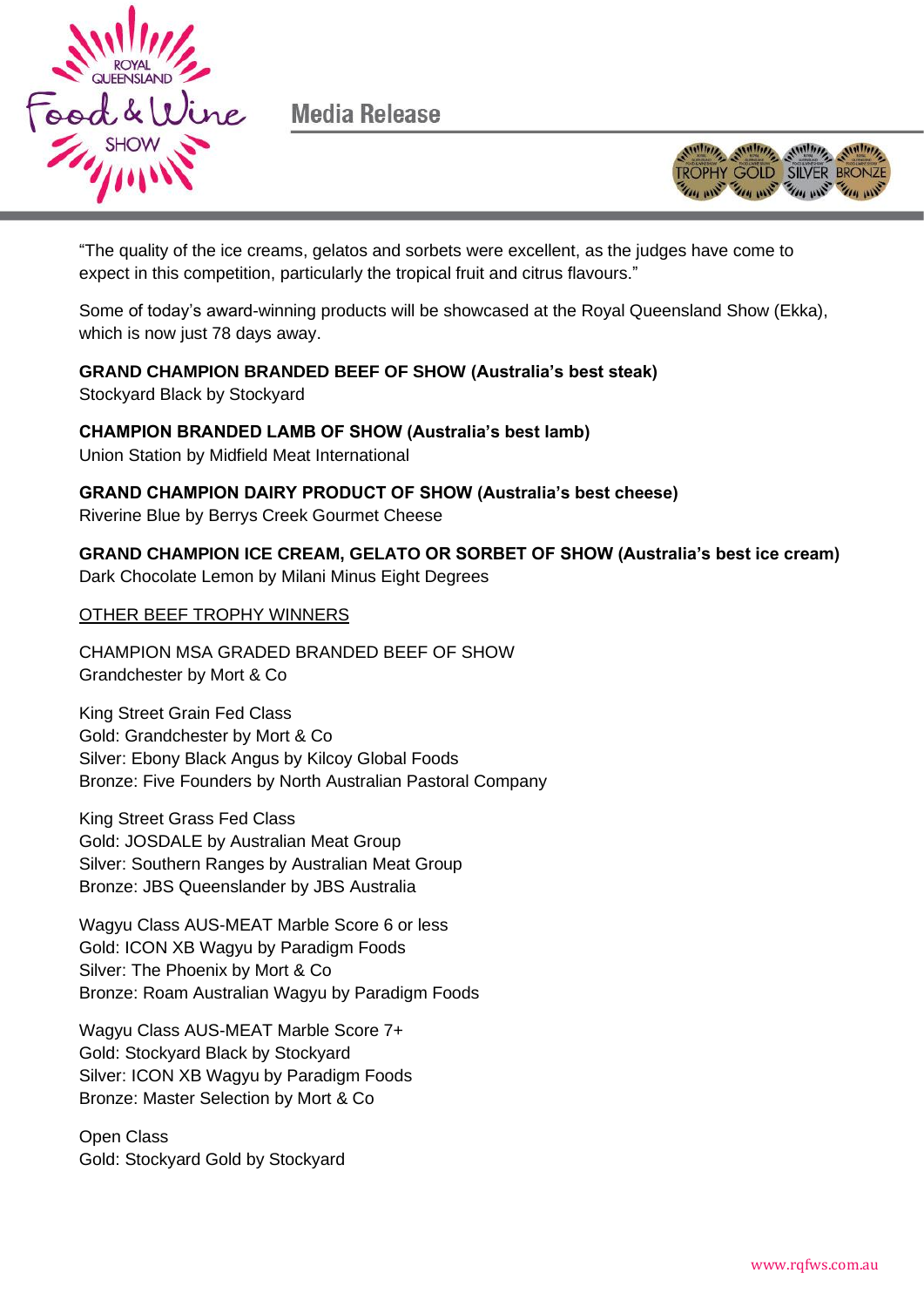



Silver: JBS Yardstick by JBS Australia Bronze: Ebony Black Angus by Kilcoy Global Foods

## OTHER LAMB TROPHY WINNERS

Meat & Livestock Australia Branded Lamb - 20kg or Less Gold: Tasmanian Royal by Royal Wholesale Meats Silver: 246 by Midfield Meat International Bronze: Union Station by Midfield Meat International

Branded Lamb - More than 20kg Gold: Tasmanian Royal by Royal Wholesale Meats Silver: Lamb of Tasmania by Tasmanian Lamb Company Bronze: Australian Lamb by Woodward Foods Australia

Restaurant Trade Branded Lamb - More than 24kg Gold: Union Station by Midfield Meat International Silver: 246 by Midfield Meat International Bronze: Tasmanian Royal by Royal Wholesale Meats

## OTHER CHEESE AND DAIRY TROPHY WINNERS

Champion Cow's Milk Cheese of Show Oak Blue by Berrys Creek Gourmet Cheese

Champion Non Cow's Milk Cheese of Show Riverine Blue by Berrys Creek Gourmet Cheese

13cabs Champion Dairy Dessert or Yoghurt of Show Probiotic Kefir by Cheeses Loves You

Dairy Australia Champion Butter, Milk or Cream of Show Real Cream by Maleny Dairies

Champion Buffalo, Goat, Sheep or Other Non Cow's Milk Product of Show Camel Milk Marinated Cheese - Persian Style Feta by Summer Land Camels

Champion Queensland Cheese or Dairy Product of Show Blackall Gold Washed Rind by Woombye Cheese Company

## OTHER ICE CREAM, GELATO AND SORBET TROPHY WINNERS

Champion Vanilla, Chocolate or Strawberry Ice Cream or Gelato of Show Dark Chocolate by Milani House of Gelato

13cabs Champion Flavoured Ice Cream or Gelato of Show Dark Chocolate Lemon by Milani Minus Eight Degrees